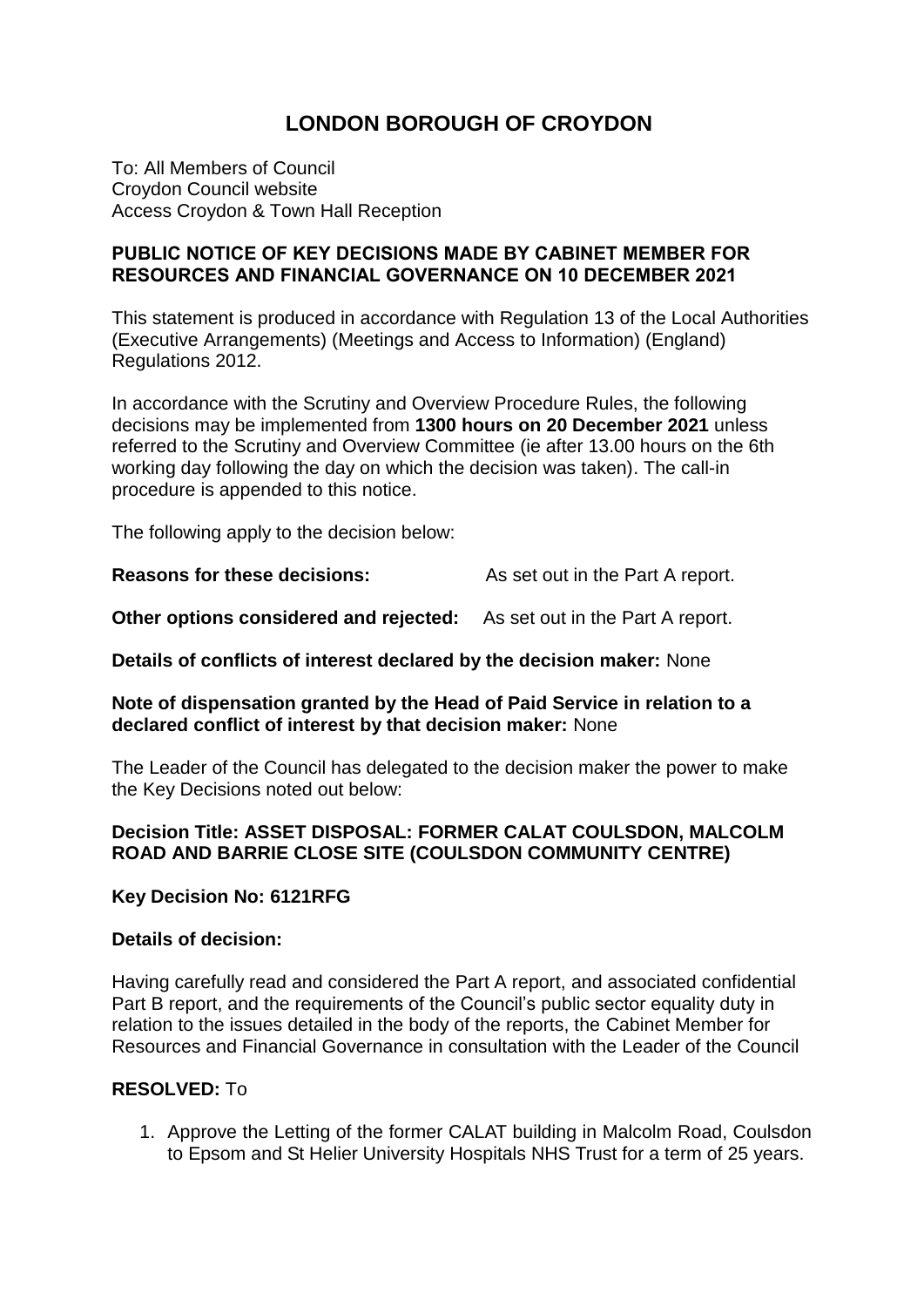- 2. Approve the subsequent sale of the freehold interest once the lease has been completed.
- 3. Approve the grant of a new reversionary lease to Coulsdon Community Centre for a term of 25 years to follow on from their existing lease which is due to expire in 2026.

**Signed:** Interim Monitoring Officer

**Notice Date:** 10 December 2021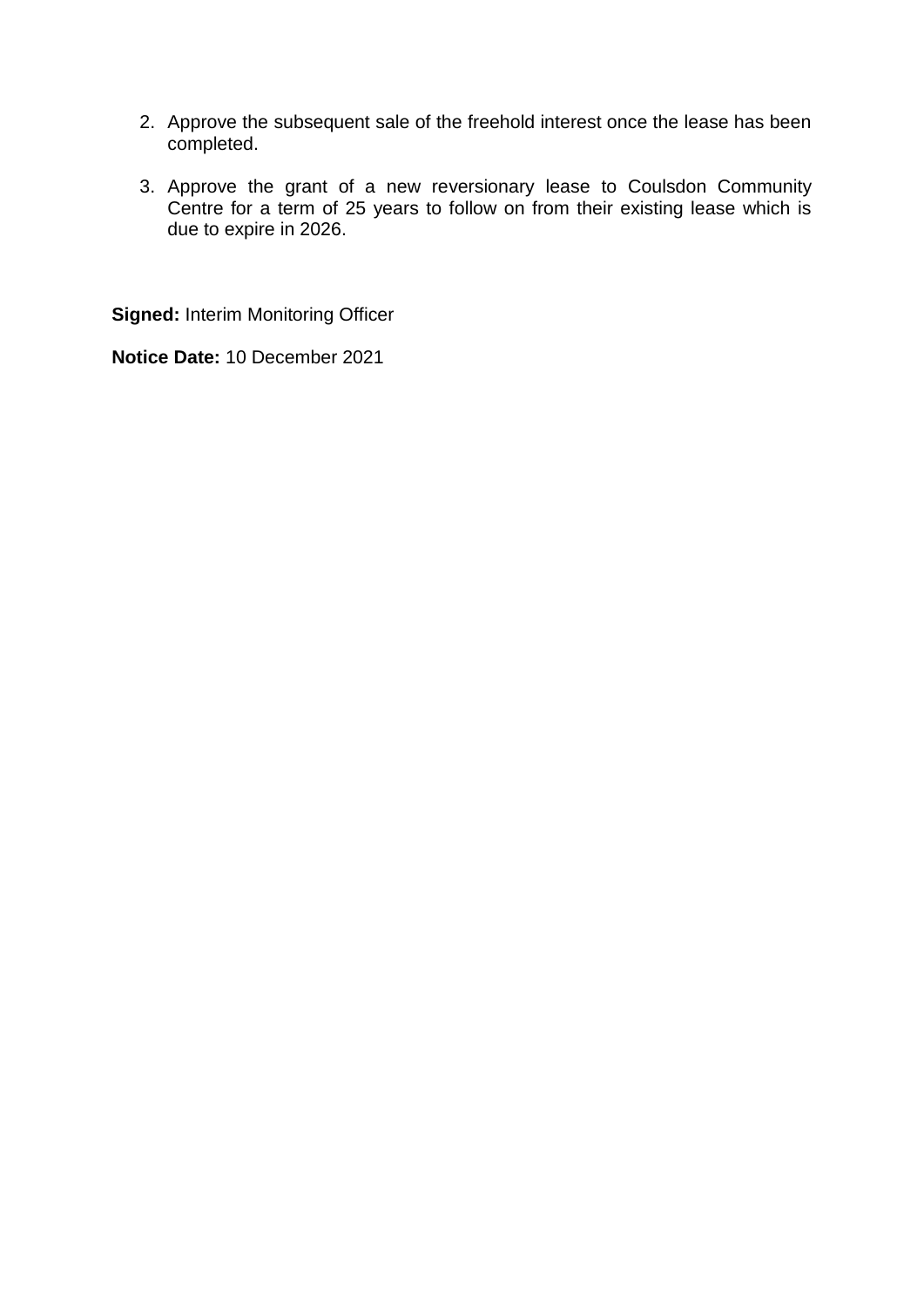## **Scrutiny Referral/Call-in Procedure**

- 1. The decisions may be implemented **1300 hours on 20 December 2021** (the 6th working day following the day on which the decision was taken) unless referred to the Scrutiny and Overview Committee.
- 2. The Council Solicitor shall refer the matter to the Scrutiny and Overview Committee if so requested by:
	- i) the Chair and Vice Chair of the Scrutiny and Overview Committee and 1 member of that Committee; or for education matters the Chair, Vice Chair and 1 member of that Committee; or
	- ii) 20% of Council Members (14)
- 3. The referral shall be made on the approved pro-forma *(attached)* which should be submitted electronically or on paper to Victoria Lower by the deadline stated in this notice. Verification of signatures may be by individual e-mail, fax or by post. A decision may only be subject to the referral process once.
- 4. The Call-In referral shall be completed giving:
	- i) The grounds for the referral
	- ii) The outcome desired
	- iii) Information required to assist the Scrutiny and Overview Committee to consider the referral
	- iv) The date and the signatures of the Councillors requesting the Call-In
- 5. The decision taker and the relevant Chief Officer(s) shall be notified of the referral who shall suspend implementation of the decision. The Chair of the Scrutiny & Overview Committee shall also be notified.
- 6. The referral shall be considered at the next scheduled meeting of the Scrutiny & Overview Committee unless, in view of the Council Solicitor, this would cause undue delay. In such cases the Council Solicitor will consult with the decision taker and the Chair of Scrutiny and Overview to agree a date for an additional meeting. The Scrutiny & Overview Committee may only decide to consider a maximum of 3 referrals at any one meeting.
- 7. At the Scrutiny & Overview Committee meeting the referral will be considered by the Committee which shall determine how much time the Committee will give to the call in and how the item will be dealt with including whether or not it wishes to review the decision. If having considered the decision there are still concerns about the decision then the Committee may refer it back to Cabinet for reconsideration, setting out in writing the nature of the concerns. The Cabinet shall then reconsider the decision, amending the decision or not, before making a final decision.
- 8. The Scrutiny and Overview Committee may refer the decision to the Council if it considers that the decision is outside of the budget and policy framework of the Council. In such circumstances, the provisions of Rule 7 of the Budget & Policy Framework Procedure Rules (Part 4C of the Constitution) apply. The Council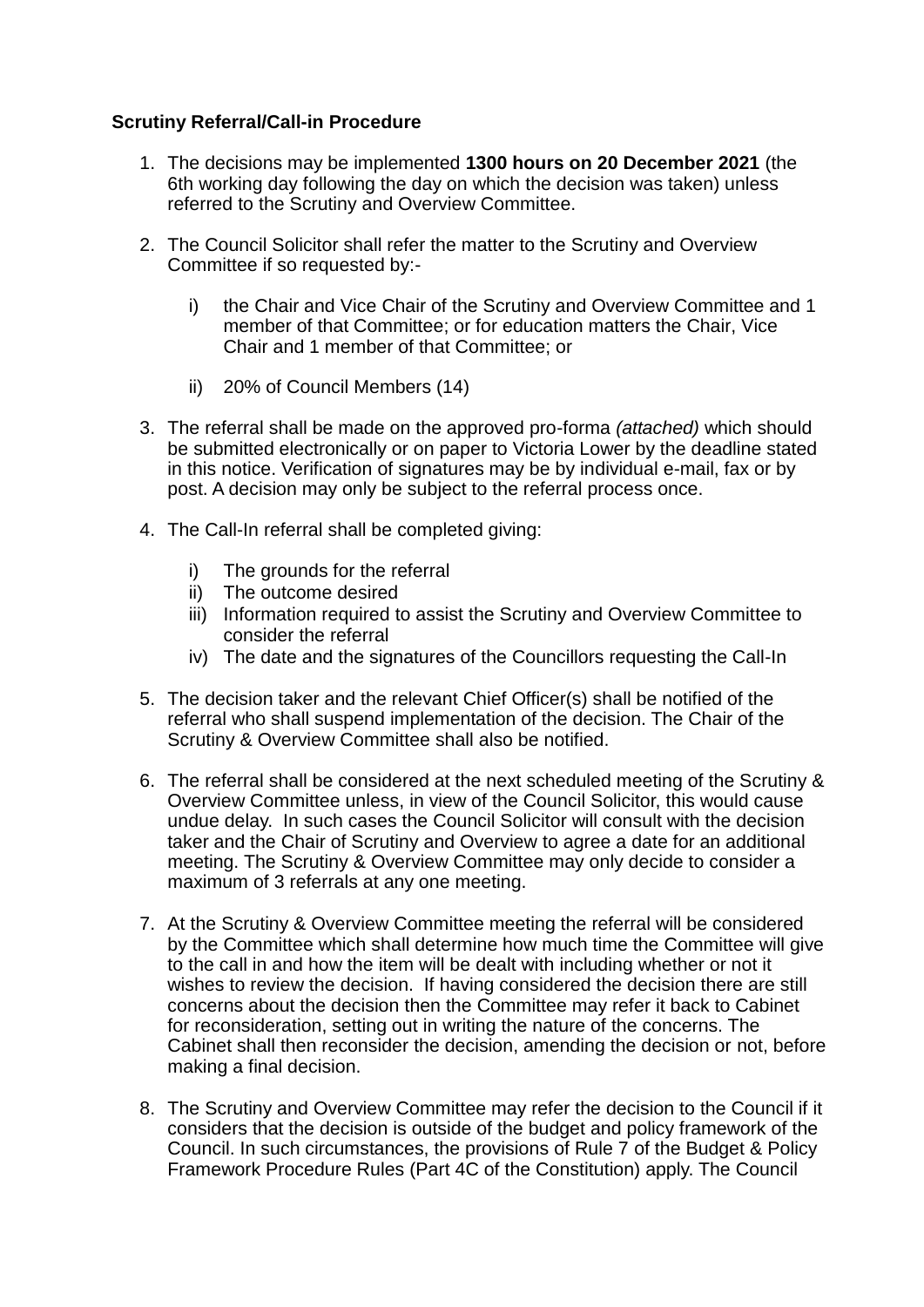may decide to take no further action in which case the decision may be implemented. If the Council objects to Cabinet's decision it can nullify the decision if it is outside the Policy Framework and/or inconsistent with the Budget.

- 9. If the Scrutiny and Overview Committee decides that no further action is necessary then the decision may be implemented.
- 10.If the Council determines that the decision was within the policy framework and consistent with the budget, the Council will refer any decision to which it objects together with its views on the decision, to the Cabinet. The Cabinet shall choose whether to either amend, withdraw or implement the original decision within 10 working days or at the next meeting of the Cabinet of the referral from the Council.
- 11.The responses of the decision-taker and the Council shall be notified to all Members of the Scrutiny and Overview Committee once the Cabinet or Council has considered the matter and made a determination.
- 12.If either the Council or the Scrutiny and Overview Committee fails to meet in accordance with the Council calendar or in accordance with paragraph 6 above, then the decision may be implemented on the next working day after the meeting was scheduled or arranged to take place.
- 13.URGENCY: The referral procedure shall not apply in respect of urgent decisions. A decision will be urgent if any delay likely to be caused by the referral process would seriously prejudice the Council's or the public's interests. The record of the decision and the notice by which it is made public shall state if the decision is urgent and therefore not subject to the referral process. The Chair of the Scrutiny and Overview Committee must agree that the decision proposed cannot be reasonably deferred and that it is urgent. In the absence of the Chair, the Deputy Chair's consent shall be required. In the absence of both the Chair and Deputy Chair, the Mayor's consent shall be required. Any such urgent decisions must be reported at least annually in a report to Council from the Leader including the reasons for urgency.

**Signed:** Interim Monitoring Officer

**Notice Date**: 10 December 2021

**Contact Officers:** [victoria.lower@croydon.gov.uk](mailto:victoria.lower@croydon.gov.uk) and [Anoushka.clayton](mailto:Anoushka.clayton-walshe@croydon.gov.uk)[walshe@croydon.gov.uk](mailto:Anoushka.clayton-walshe@croydon.gov.uk)